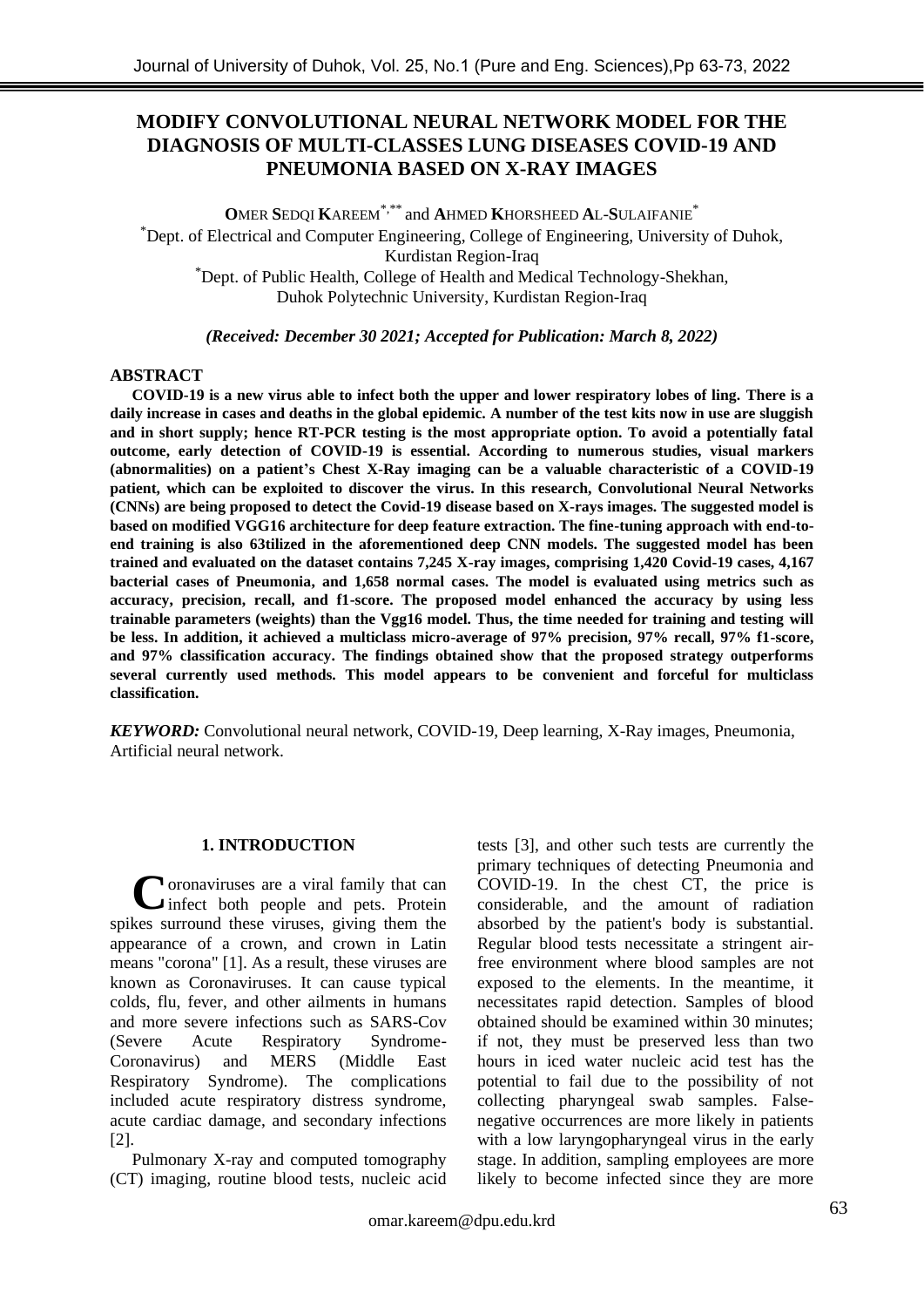exposed to the viral environment. Chest X-ray imaging has several advantages over the other diagnosis methods, including quick detection, crisp imaging, low cost, long-term sample preservation, and convenient review [4]. There are many ways to identify abnormalities in standard chest X-ray images. An enormous

amount of resources is expended in this method, like time and personnel and any other aspect, like visual fatigue and mental state. So the identification results will be more ambiguous. COVID-19, Normal, and Pneumonia are seen in Fig. 1  $\qquad \qquad \textbf{[5]}$ .



#### (a)  $COVID-19$

(b) Normal **Fig. (1):** Sample of chest X-ray images [5].



learning architectures, vgg16. X-ray images are gathered from a variety of sources. Xray images of low quality and various sizes often make up the bulk of the raw input images. The images must be resized before being fed into the classifier.

The paper's contributions can be summarised like this:

• COVID-19 patients can be accurately identified quickly using a deep CNN model based on modified VGG-16.

• Reduce the number of trainable parameters compared to the original model of VGG-16.

• The created diagnostic model provided more accurate results for a broader range of images.

The remaining sections of this paper are organised as follows. A summary of current developments in AI systems that use deep CNN for detecting COVID-19 is presented in Section 2 of this report. The collected dataset and suggested architecture are described in depth in Section 3. The study's findings are discussed in detail in Section 4. In addition, we learn about the model's performance in this section. The last section of the study concludes.

## **2. RELATED WORK**

Although vaccination has been developed, the best way to curb the spread of the disease is

technologies can make classification and interpretation easier for clinicians. Medical image analysis relies heavily on Deep Learning (DL) because of its capacity to extract features from images. Multimodal medical photos are processed automatically by DL models. Diabetic retinopathy, cancer identification and classification, polyp detection during colonoscopy, and classification of skin lesions are just a few examples of how DL might be used in practise [6][7]. DL is rapidly becoming a critical technique in classifying and detecting images and videos. DL relies on algorithms for reasoning process simulation and data mining. Data is mapped to labels at the deepest layers of the DL to uncover patterns in complex data. DL architectures are also employed in medical image processing and computer vision, such as medical X-ray recognition. To achieve better outcomes and deploy relevant realtime medical image disease detection systems, DL enhances a system like this in the health care industry [8]. To improve the accuracy of the CNNs for detection of COVID-19, Normal, and Pneumonia. We upgraded one of the most popular deep

With the help of Machine Learning and AI, Computer-aided Diagnostic (CAD)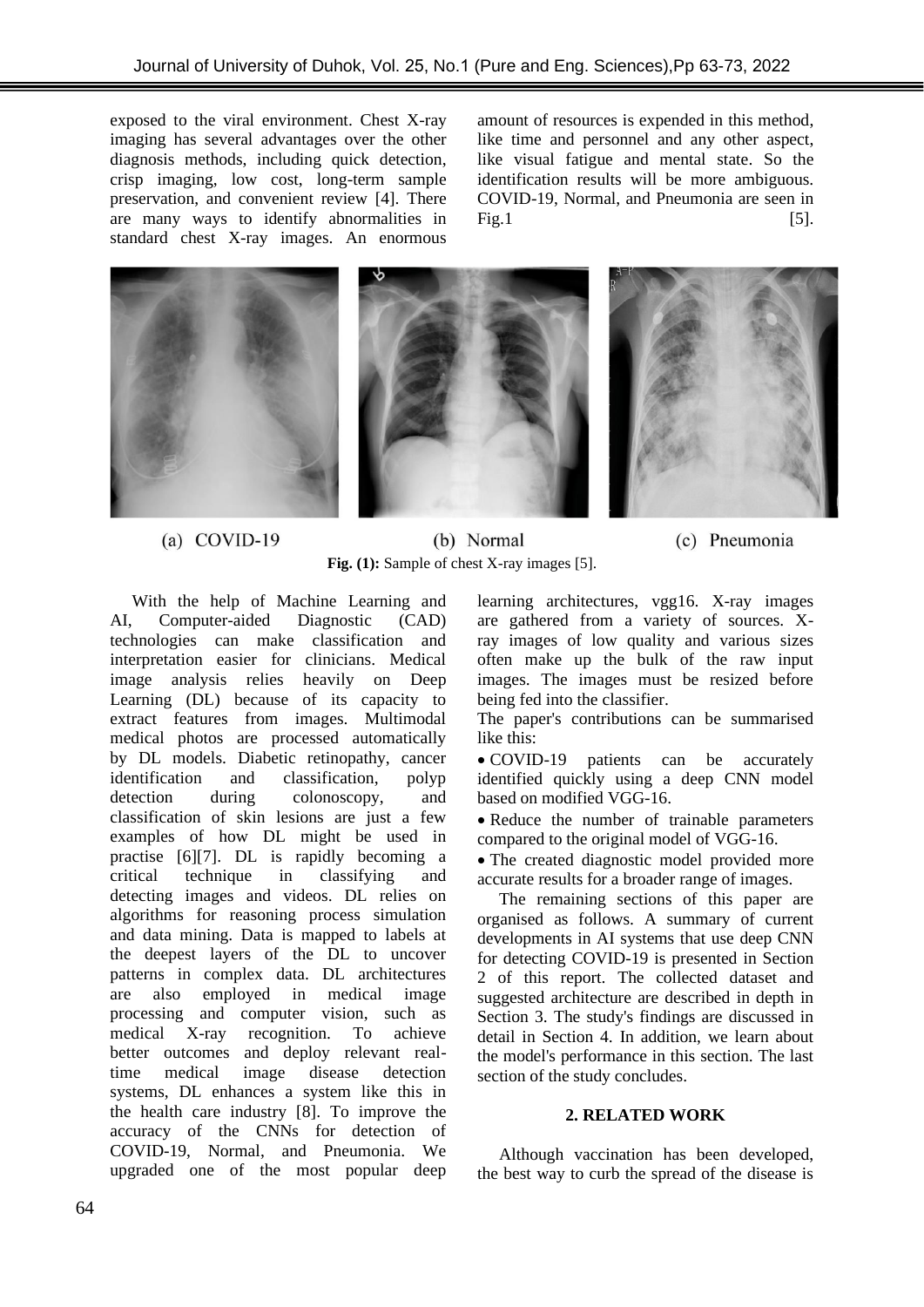to isolate those who are infected. However, it is difficult to identify healthy patients from negative ones quickly. This scenario offered several methods for identifying Chest X-ray and CT abnormalities.

Apostolopoulos et al. [9] evaluated five wellknown pre-trained methods (VGG19, Inception, MobileNet v2, Inception ResNet v2, and Xception) using two datasets. Firstly, collect 1427 X-ray images (Covid-19 disease 224 images, 700 images with bacterial Pneumonia, and 504 images of normal). The second dataset contains a collection of 1,442 X-ray images (224 images with Covid-19 disease, viral and bacterial Pneumonia, 714 images, and 504 normal conditions). The classification accuracy was obtained for two classes, 98.75%, and three classes, 93.48%, using VGG16 architecture. Better classification accuracy has been obtained for two classes, 96.78%, and three classes, 94.72%, using MobileNet v2 architecture. Loey et al. [8] presented three in-depth transfer scenarios for pneumonia disease detection (normal, COVID-19, and bacterial and virus pneumonia) and utilized three deep transfer models: Alexnet and Googlenet Restnet18. Generative Adversarial Network (GAN) is an effective method for generating X-ray images used to overcome the small dataset in the training model. In the first scenario, the four dataset classes are based on Googlenet as the primary machine transfer model. The second scenario involved three classes, which have chosen Alexnet as the base model for Deep Transfer. While the third scenario consists of two classes (normal and COVID-19), Googlenet has chosen the base architecture. The accuracy has been obtained for four, three, and two scenarios were 80.6%, 85.2%, and 99.9%, respectively.

Asnaoui et al. [10] compared a dataset of three classes of chest x-ray and CT images, which included normal, bacterial Pneumonia, and Covid19 using recent deep learning models (VGG16, VGG19, DenseNet201, Inception\_ResNet\_V2, Inception\_V3, Resnet50, and MobileNet\_V2) for detection and classification of coronavirus pneumonia. Results found that Densnet201 and inception\_Resnet\_V2 provide better accuracy than other architecture used in work (Inception-ResNetV2 with 92.18% accuracy and 88.09% accuracy for Densnet201). A Deep CNN model (CoroNet) was proposed in the study [11] to diagnose COVID-19 disease based on X-ray images automatically. The suggested model is built on the Xception, pre-trained on the ImageNet dataset. CoroNet was trained and tested on two publicly prepared datasets sources. The experimental findings show that for 4-class cases, the suggested model attained an overall accuracy of 89.6% (COVID vs. Pneumonia bacterial vs. Pneumonia viral vs. normal). The proposed model had a classification accuracy of 95% for 3-class classification (COVID vs. Pneumonia vs. normal).

Toraman et al. [12] proposed a robust CNN CapsNet to identify COVID-19 disease using Xray images with capsule networks. The suggested method is meant to deliver fast and accurate diagnoses of COVID-19 cases with binary classification (COVID-19 and normal) and multiclass classification (COVID-19, normal, and Pneumonia). The suggested technique achieved 97.24% for binary classification and 84.22% accuracy in multiclass classification. The authors of [13] proposed the Residual Neural Network (RNN) model, termed CVDNet, which is based on two parallel tiers with varying kernel sizes to capture both global and local aspects of the inputs, according to its creators. The trained dataset includes 1341 normal, 219 COVID-19, and 1345 viral pneumonia chest x-ray images that are all publicly available. For COVID-19 detection, CVDNet attained an average accuracy of 97.20%, and for multiclass (COVID-19 vs. viral Pneumonia vs. normal), it achieved an average accuracy of 96.69%.

In [14], a deep CNN dubbed DeTraC has been proposed to classify COVID-19 chest Xray images. Using a class decomposition approach, DeTraC can deal with any irregularities in the image dataset. Experiment findings indicated that DeTraC could detect COVID-19 instances from a large image dataset collected from various hospitals worldwide. DeTraC demonstrated a 93.1% accuracy in detecting COVID-19 X-ray pictures from normal and Severe Acute Respiratory Syndrome (SARS) cases. Several new approaches have been proposed and investigated by [15] et al. to improve deep transfer learning to diagnose pneumonia cases using X-ray images. The results showed that the presented model generates better input image data by preprocessing operation includes removing unrelated regions (diaphragm regions) normalizing image contrast using a histogram equalization algorithm. In addition, using a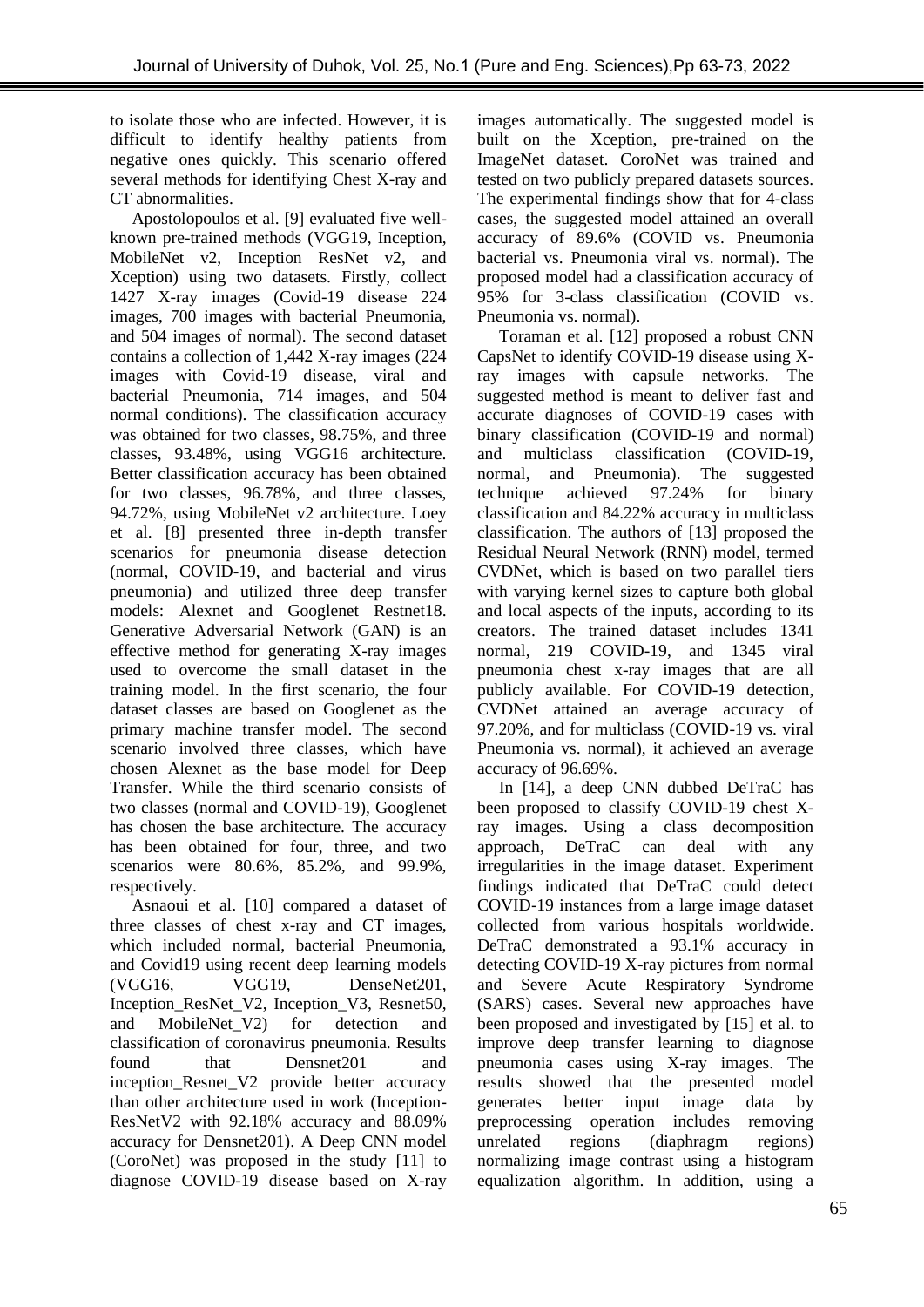bilateral low-pass filter to remove noise, the original image and two filtered images are used to generate pseudo color images to feed into transfer learning CNN models to classify pneumonia disease. The transfer learning approach is the VGG16 model, which shows a higher accuracy of 94.5%.

Based on the X-ray image, Chakraborty et al. [16] proposed a deep CNN to detect COVID-19, Normal, and Pneumonia cases. In addition, the effect of transfer learning of CNNs models is being explored for diagnosing COVID-19 infection using chest X-rays. VGG19 beats other pre-trained CNN models; the model attained a 95% accuracy for three-class categorization. In [17], and enhanced Snapshot Ensemble approach for COVID-19 chest X-ray classification based on deep learning. This method also uses the ResNet-50 model, a pre-trained model, as a basis for the transfer learning process—a freely available dataset to the public consisting of 2905 images. The model was able to classify 95% of the cases correctly.

## **3. MATERIAL AND METHODS**

#### **3.1 Datasets**

Despite Covid-19's recent appearance, labeled data on the species is not readily available. Therefore, we must rely on various online images of normal, Pneumonia, and COVID-19 from Kaggle. Several datasets have been combined into one. For training the model, the 7,245 X-ray images from the Kaggle were collected, with resolutions ranging from 240px240p up to 3480px4248p. Three chest Xray images (Normal, COVID-19, and Pneumonia) are included in the original dataset from the Kaggle repository and utilised for multiclass classifications [18]. The second dataset of positive, negative COVID-19, and pneumonia photos increased the number of cases [19]. The data was divided into 4,947 training photos, 1,149 validation images, and 1,149 testing images. Table 1 shows the division of images into three sets of training, test, and validation images.

**Table (1):** Distribution of dataset into three sets.

| <u>Type</u> | <b>Fraining</b> | Test | Validation | Total |
|-------------|-----------------|------|------------|-------|
| Normal      | .108            | 275  | 275        | 1,658 |
| COVID-19    | 920             | 250  | 250        | 1.420 |
| Pneumonia   | 2,919           | 624  | 624        | 4.167 |
| Total       | 4.947           | .149 | 1.149      | 7.245 |

## **3.2 CNNs architecture**

CNNs became common because of their improved image recognition efficiency. The network's layers of convolutions and filters automatically detect an image's important spatial and temporal features. A CNN's layers work as feature extractors. Lower layers learn fundamental features (edges and borders), middle layers extract colour and shape information, and deeper layers learn to recognise the objects in the image. These networks also include a fully-connected layer that works as a classifier [20]. The layers have shared the intranetwork weights for better performance and efficiency, reducing computation efforts [21]. The intermediate representations are used in CNN's learning process, the same as the hierarchical learning in biological brains. The success of CNN in most image processing applications is due to this unique ability. The shape of input image is (number of images) \* (height) \* (width) \* (depth). Convolutional layer transforms image into a feature map containing shape information as: (number of images) \* (feature height) \* (feature weights) \* (feature channels) [21]. The CNN models are employed to train and evaluate each input image of the dataset that crosses layers with kernel-based filters, pools, fully connected layers, and then softmax used to classify an image between the stochastic values of 0 and 1.

#### **3.2.1 Convolution Layer**

The convolution layer is the central part of a revolutionary neural network that uses convolution. The convolutional layer's primary function is to discover features expected in the dataset within the local areas of the input image through a range of kernel filters. The convolution equation is shown below:

$$
F(i, j) = (I * K)_{(i,j)}
$$
  
= 
$$
\sum_{m} \sum_{n} I(i + m, j + n) K(m, n)
$$
 (1)

In every convolutional layer, the output is given to an activation function that introduces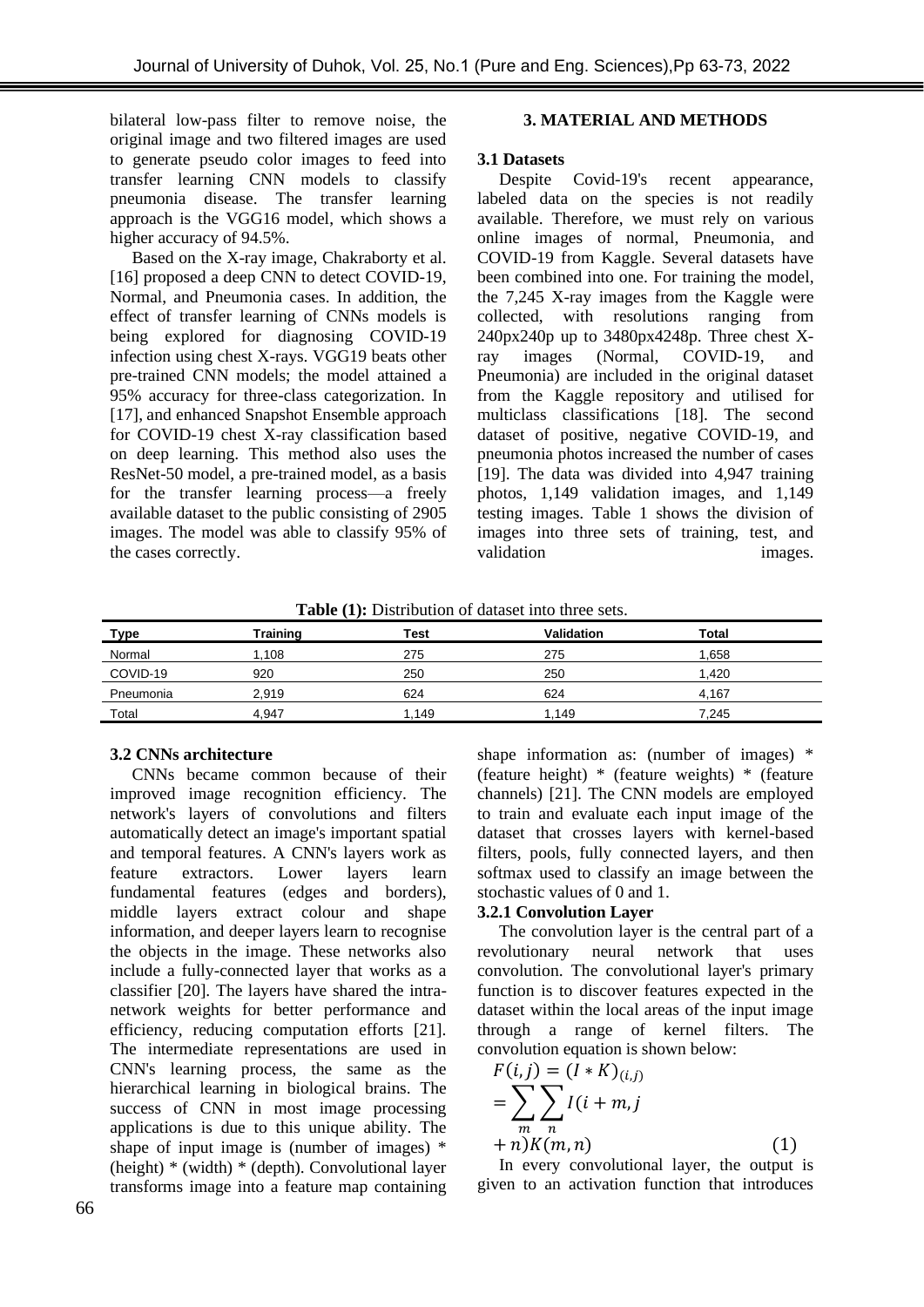non-linearity. The Rectified Linear Unit (ReLU) is the most widely used activation function for deep learning. ReLU returns 0 if the input is less than 0 and raw otherwise.

## $f(x) = \max(0, x)$  (2) **3.2.2 Subsampling (Pooling) Layer**

CNNs use a downsampling (pooling) layer after each convolution layer to minimise the number of parameters in the network. A pooling layer then downsamples each feature map generated by the convolutional layer.

## **3.2.3 Fully Connection Layer**

The output from the feature extractor is converted into 1D feature vectors for classifiers. This process is known as flattening. The convolution operation output is flattened to generate a single long feature vector for the dense layer to be utilized in the final classification process [22]. Every neuron in the previous layer is connected to the next one in a completely connected layer. Each value helps to predict how good the value of a given class matches. The last utterly connected output layer will then be routed to the activation feature that generates the class scores. Softmax distributes probability in decimal form to each class. The sum of their decimal probabilities must be 1.0, as seen in the equation below:

$$
Z^k = \frac{e^{X^k}}{\sum_{i=1}^n e^{X^n}}\tag{3}
$$

All of the above layers are used to create a complete CNN architecture, as seen in figure 2. Over and above these, CNN can have optional layers such as the batch standardization layer to accelerate training and the dropout layer for treating overfitting issues.



**Fig. (2):** Building blocks of CNN architecture [22].

#### **3.3 CNN model architecture**

In deep learning, the initial training of CNN for a given goal (e.g., classification) is done using large-scale datasets. An image's essential qualities (features) may be extracted using CNN training data; therefore, having access to such data during initial training is critical to success. The capacity of the CNN to detect and extract the most noteworthy visual characteristics determines whether this model can be used for learning [23]. The following is a brief introduction to the pre-trained networks:

## **3.3.1 Inception net V3**

Inception Net V3 is a categorization network based on CNNs. " An inception module, consisting of a concatenated layer with one,

three, and five convolutions, is used 48 layers. So, it allows fast and more efficiency and reduces the number of parameters. GoogleLeNet architecture is another name for it [4].

#### **3.3.2 ResNet50**

The ResNet model is an enhanced version of CNN. When the network develops more profound and sophisticated, it prevents distortion. Additionally, bottleneck blocks are included in the ResNet model to speed up training. Using the ImageNet dataset, ResNet50 is a 50-layer network that has been trained. ImageNet has a database of more than 14 million photos and more than 20 thousand categories [7].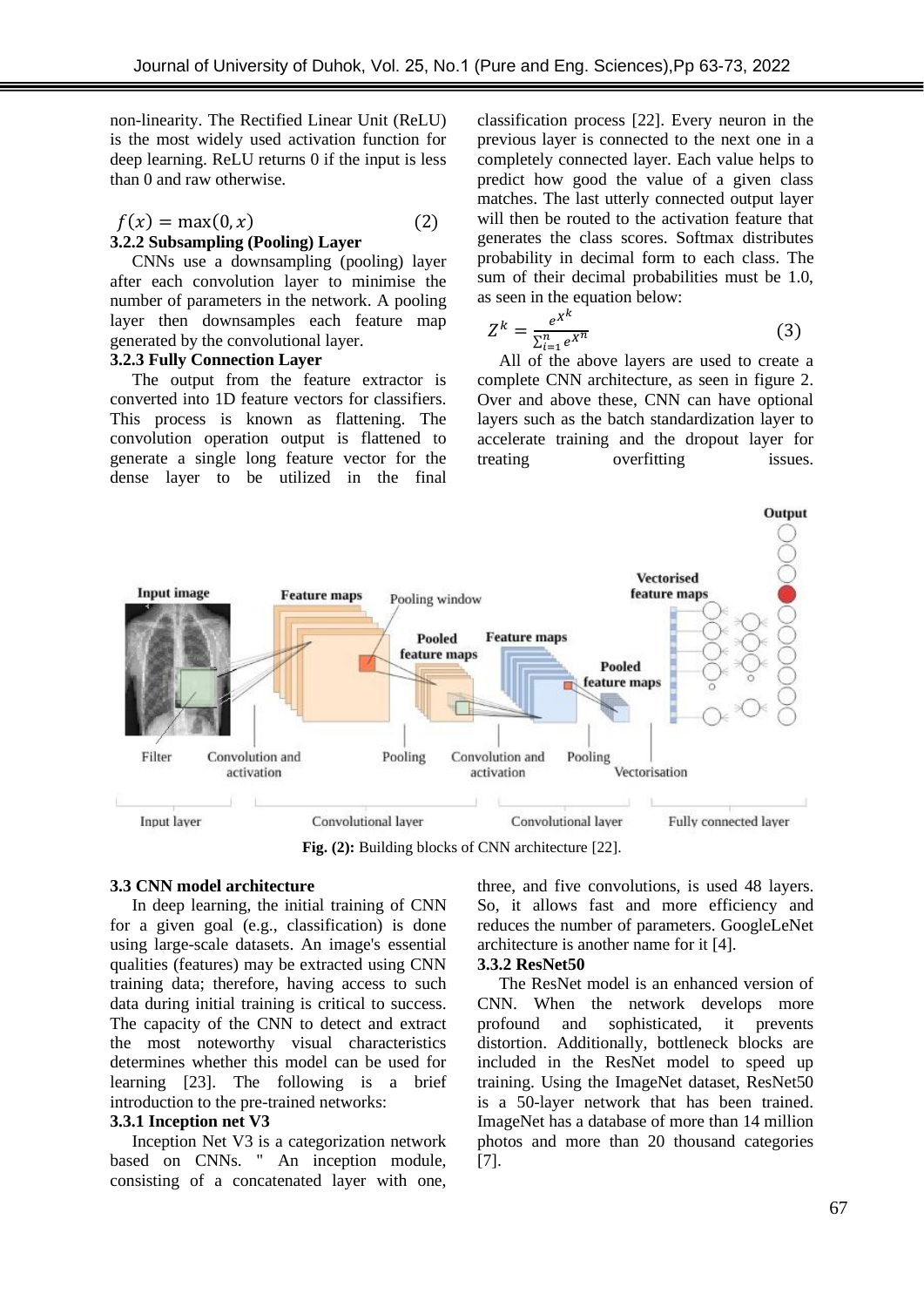#### **3.3.3 AlexNet**

AlexNet can categorise more than 1000 distinct data types with 650k neurons and 60 million parameters. This network has five convolutional layers (CL): three pooling layers, two fully connected layers (FLC), and a Softmax layer. A 227x227x3 picture is required for AlexNet, and the first CL transforms the input image into 96 kernels of 11x11x3 with a 4-pixel stride, which is the input to the second layer's second layer [24].

## **3.4 Development of the proposed model**

This paper proposed a new deep CNN model for lung disease classification using Chest X-ray images to three classes (COVID-19, normal, and bacterial Pneumonia). The dataset was used to train the model content pulmonary images that were heterogeneous and of various sizes. To reduce computation time as low as possible during training and testing of the proposed CNN model, we downsampled all of the original X-

ray images to a unique dimension. We rescaled them into smaller images (128x128 pixels) to meet the standard inputs of the proposed CNN model. Feature extraction in the proposed CNN model consists of five blocks and takes its input from the outputs of the preceding intermediate. Its output is passed to other subsequent layers in the CNN model. There are two conv layers in each block, and batch normalisation improves model training's accuracy. The max-pooling is used between convolution operation in blocks and the dropout rate between blocks#1,2,3,4, and 5 with values 0.1, 0.2, 0.3, 0,4, and 0.5. It is a regularisation method for CNN models where random neurons are omitted from training. Maxpooling between convolution produces 2-D planes known as feature maps, and we obtained 64×64×32, 32×32×64, 16×16×128, 8×8×256,  $4\times4\times512$  for output of block #1, 2, 3, 4, and 5, respectively, as shown in figure 3.



**Fig. ( 3):** Proposed CNN model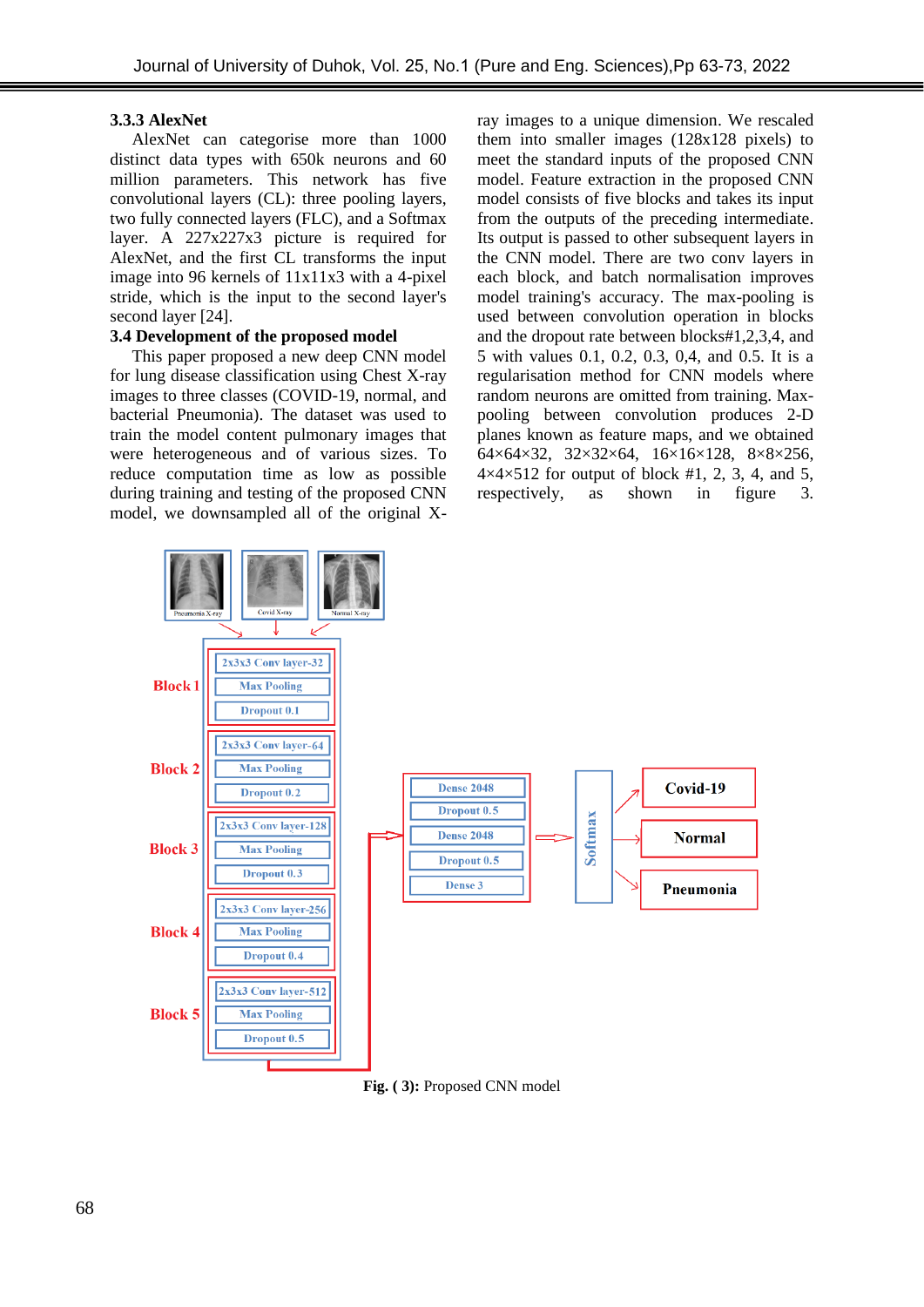An Artificial Neural Network (ANN) serves as the classifier. Often referred to as dense layer, it sits at the end of the CNN model. The computations and parameters are fixed through training using individual features as inputs. The result of the feature extractor is turned into a 1-D vector and utilised as an input to a classifier. Also, in the dense layer, eliminate the neurons 50% by adding dropout in this model's classifier. Softmax routines perform the multiclass classifications. Table 2 provides an overview summary of the suggested CNN architecture.

| Layer (type)                                                                            | Output Shape         | Param#   |  |
|-----------------------------------------------------------------------------------------|----------------------|----------|--|
| conv2d 1 (Conv2D)                                                                       | (None, 128, 128, 32) | 896      |  |
| batch normalization 1 (Batch)                                                           | (None, 128, 128, 32) | 128      |  |
| conv2d 2 (Conv2D)                                                                       | (None, 128, 128, 32) | 9248     |  |
| batch normalization 2 (Batch)                                                           | (None, 128, 128, 32) | 128      |  |
| max_pooling2d_1 (MaxPooling2)                                                           | (None, 64, 64, 32)   | 0        |  |
| dropout_1 (Dropout)                                                                     | (None, 64, 64, 32)   | 0        |  |
| conv2d 3 (Conv2D)                                                                       | (None, 64, 64, 64)   | 18496    |  |
| batch_normalization_3 (Batch)                                                           | (None, 64, 64, 64)   | 256      |  |
| conv2d 4 (Conv2D)                                                                       | (None, 64, 64, 64)   | 36928    |  |
| batch_normalization_4 (Batch)                                                           | (None, 64, 64, 64)   | 256      |  |
| max_pooling2d_2 (MaxPooling2)                                                           | (None, 32, 32, 64)   | 0        |  |
| dropout 2 (Dropout)                                                                     | (None, 32, 32, 64)   | 0        |  |
| conv2d 5 (Conv2D)                                                                       | (None, 32, 32, 128)  | 73856    |  |
| batch normalization 5 (Batch)                                                           | (None, 32, 32, 128)  | 512      |  |
| conv2d 6 (Conv2D)                                                                       | (None, 32, 32, 128)  | 147584   |  |
| batch_normalization_6 (Batch)                                                           | (None, 32, 32, 128)  | 512      |  |
| max pooling2d 3 (MaxPooling2)                                                           | (None, 16, 16, 128)  | 0        |  |
| dropout 3 (Dropout)                                                                     | (None, 16, 16, 128)  | 0        |  |
| conv2d_7 (Conv2D)                                                                       | (None, 16, 16, 256)  | 295168   |  |
| batch_normalization_7 (Batch)                                                           | (None, 16, 16, 256)  | 1024     |  |
| conv2d 8 (Conv2D)                                                                       | (None, 16, 16, 256)  | 590080   |  |
| batch normalization 8 (Batch)                                                           | (None, 16, 16, 256)  | 1024     |  |
| max_pooling2d_4 (MaxPooling2)                                                           | (None, 8, 8, 256)    | 0        |  |
| dropout 4 (Dropout)                                                                     | (None, 8, 8, 256)    | 0        |  |
| conv2d_9 (Conv2D)                                                                       | (None, 8, 8, 512)    | 1180160  |  |
| batch_normalization_9 (Batch)                                                           | (None, 8, 8, 512)    | 2048     |  |
| conv2d_10 (Conv2D)                                                                      | (None, 8, 8, 512)    | 2359808  |  |
| batch normalization 10 (Batch)                                                          | (None, 8, 8, 512)    | 2048     |  |
| max pooling2d 5 (MaxPooling2)                                                           | (None, 4, 4, 512)    | 0        |  |
| dropout_5 (Dropout)                                                                     | (None, 4, 4, 512)    | 0        |  |
| flatten_1 (Flatten)                                                                     | (None, 8192)         | 0        |  |
| dense 1 (Dense)                                                                         | (None, 2048)         | 16779264 |  |
| dropout 6 (Dropout)                                                                     | (None, 2048)         | 0        |  |
| dense 2 (Dense)                                                                         | (None, 2048)         | 4196352  |  |
| dropout 7 (Dropout)                                                                     | (None, 2048)         | 0        |  |
| dense 3 (Dense)                                                                         | (None, 3)            | 6147     |  |
| Total params: 25,701,923<br>Trainable params: 25.697.955<br>Non-trainable params: 3.968 |                      |          |  |

**Table (2):** Summary details of our proposed model.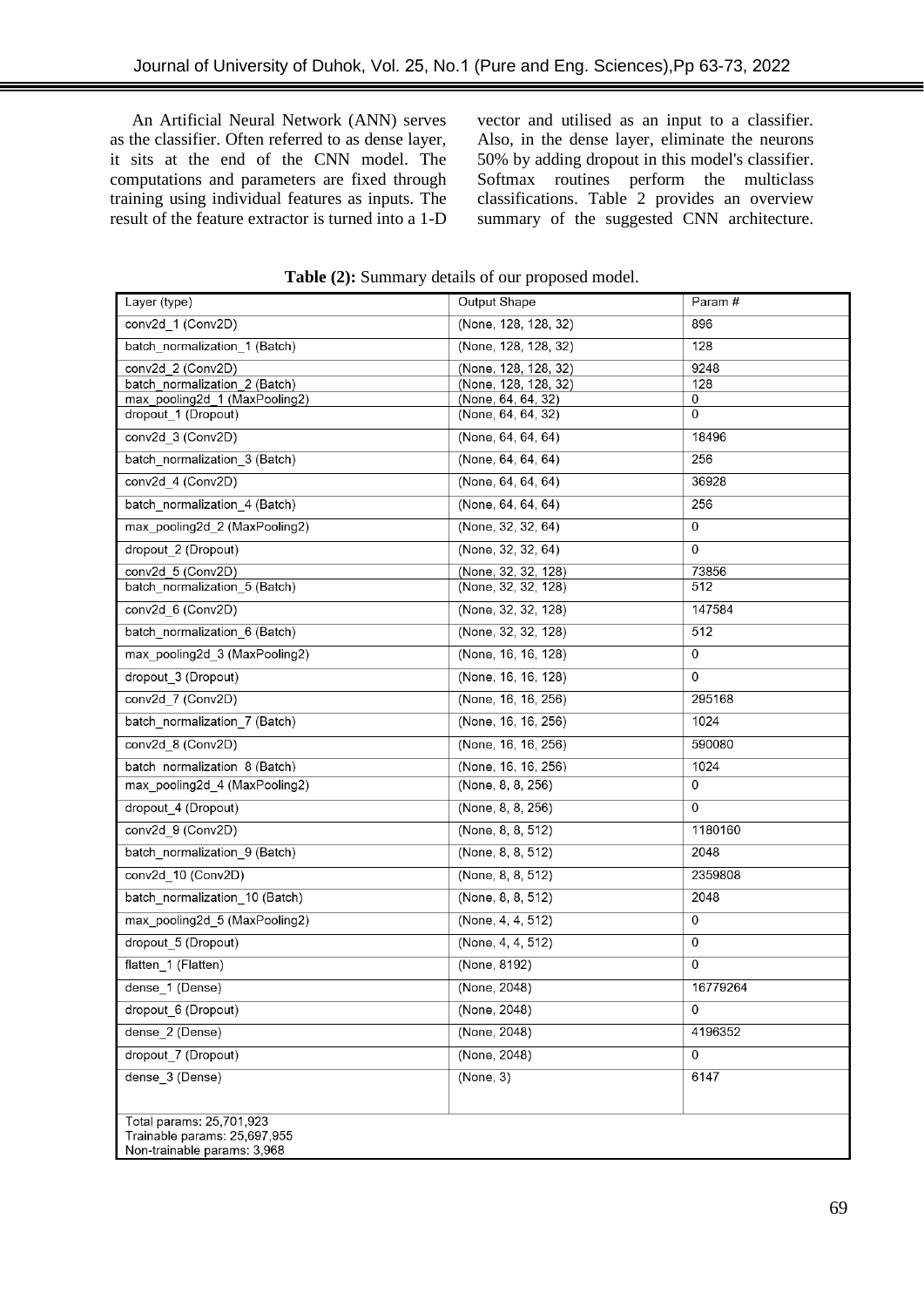# **4. RESULTS AND DISCUSSIONS**

## **4.1 Results**

In this section, the proposed model has been trained to categorise X-ray images into multiclass: normal, COVID-19, and viral Pneumonia. The dataset was partitioned into three independent sets (i.e., 70% for training, 15% for testing, and 15% for validation). The suggested model was trained for 100 epochs with a batch size (8) and used Tensorflow. After each epoch, the validation loss and validity accuracy of architectures were evaluated. During the initial stages of training, a significant drop in validation loss values was noted. After that, the curves were almost in steady-state conditions since they had reached saturation, as shown in figure 4. Accuracy in training and validation attained a maximum of 99.56% and 97.21%, respectively, while validation lost 0.0913 and training was down 0.0147.



**Fig. (4):**The learning curve of training and validation of 100 epochs (a) Accuracy. (b) Loss.

Accuracy (Acc), Recall (Rec), Precision (Pre), and F1-Score (F1) were used to test the method's performance in medical imaging. The confusion matrix was used to calculate the metrics. They are described as the following:  $Acc$ 

$$
= \frac{(TP + TN)}{(TP + TN + FP + FN)}
$$
(4)

$$
Rec = \frac{TP}{(TP + FN)}
$$
 (5)

$$
Pre = \frac{TP}{(TP + FP)}
$$
 (6)

$$
F1
$$
  
= 
$$
\frac{2 (precision \times Recall)}{(precision + Recall}
$$
 (7)

In the case of COVID-19, TP is the true positive, and TN is the true negative, whereas FP and FN are the inaccurate model predictions for COVID-19 and other cases. The results of both categories are displayed in a confusion matrix. All of the performance metrics are generated using the confusion matrix. According to the confusion matrix in Figure 5, our multiclass classification model failed to distinguish 4 out of 250 COVID-19, two as normal and two as Pneumonia. In addition, it failed to classify 15 out of 275 normal cases, one as COVID-19 and 14 as Pneumonia. The last model distinguished 607 images correctly as Pneumonia but failed to classify 17 of them.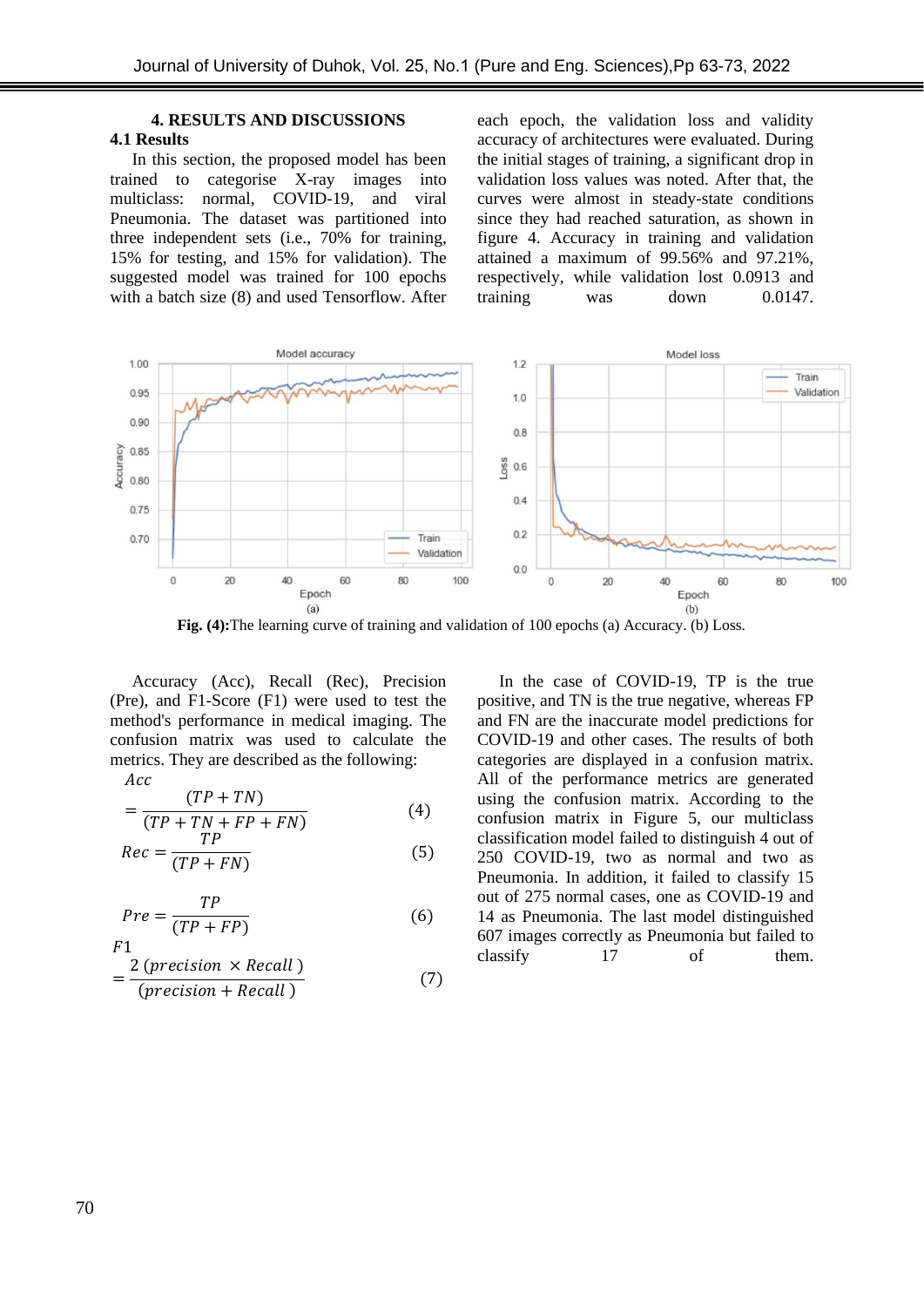

Fig. (5): Confusion matrix of our proposed model for multiclass classification.

The recall, precision, F1-score, and accuracy for each classifier (COVID-19, normal, and Pneumonia) are presented in Table 3.

| <b>Table (3):</b> Evaluation of overall model performance. |                           |            |                        |                              |  |  |
|------------------------------------------------------------|---------------------------|------------|------------------------|------------------------------|--|--|
| Case classify                                              | <b>Evaluation metrics</b> |            |                        |                              |  |  |
|                                                            | Recall%                   | Precision% | F <sub>1</sub> -score% | Accuracy of proposed model % |  |  |
| COVID-19                                                   | 98                        | 99         | 99                     |                              |  |  |
| Normal                                                     | 95                        | 94         | 94                     | 96.86%                       |  |  |
| Pneumonia                                                  | 97                        | 97         | 97                     |                              |  |  |

**Table (3):** Evaluation of overall model performance.

#### **4.2 DISCUSSION**

The key to controlling and avoiding the spread of COVID-19 is an early and prompt diagnosis, as well as speedier quarantining. As a result, the development of quick-to-diagnose techniques appears to be critical for early disease identification, treatment, and pandemic isolation. Artificial intelligence-based innovative models have risen to popularity among traditional methodologies due to their advantages of accuracy, speed, and ease of application. Using Chest X-ray images to classify COVID-19 Pneumonia has several advantages, including a lower radiation dose than computer tomography, practical and accessible, and cost-neutral. X-ray images are also less expensive than CT scans and have convenient access. Models derived from deep learning can help prevent the spread of disease by providing early and effective treatment. Many high-quality studies have produced artificial intelligence models with good accuracy values for COVID-19 pneumonia detection utilising X-ray images. To recognise and classify COVID-19 infections from X-ray images, we created a new DL model based on VGG-16. The number of filters used to extract features has risen in the VGG-16. In the last three blocks, three levels were lowered to two.

Another thing to remember is that a large and diverse image collection is required for training and identification to achieve reliable results with a CNN model. As a result, we reduced the number of parameters in the VGG-16 model from over 138 million to 25 million. In comparison to prior studies, our proposed model yields superior outcomes. As seen, Table 4 summarises studies on automated COVID-19 diagnosis from chest X-ray pictures and compares them to our suggested. All comparisons are performed only for the multiclass data.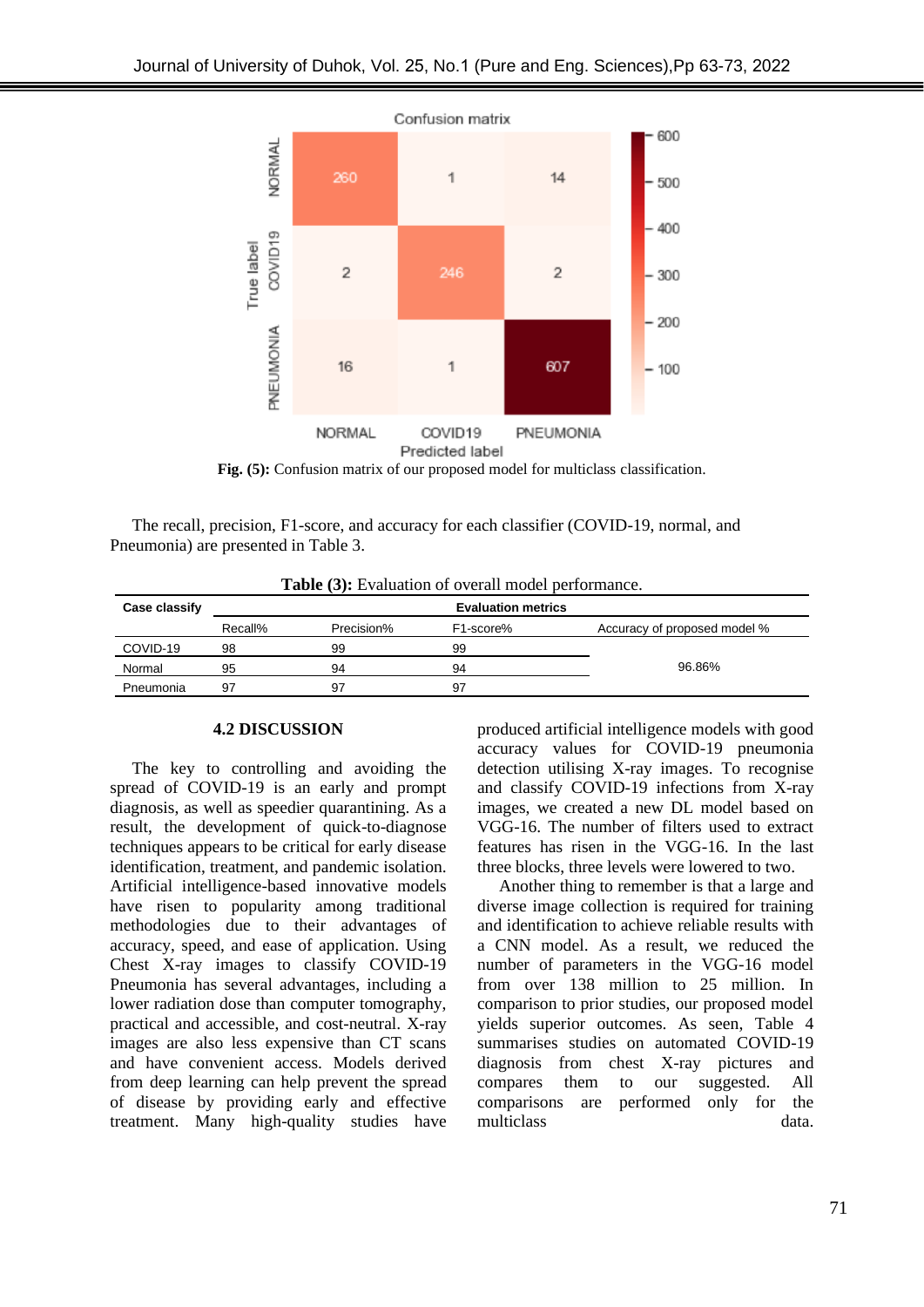| <b>Study</b>                  | <b>Number of datasets</b>                                                                                                                | <b>Techniques</b>                                              | Performance<br>(Accuracy %)                        | <b>Parameters</b><br>(in a million) |
|-------------------------------|------------------------------------------------------------------------------------------------------------------------------------------|----------------------------------------------------------------|----------------------------------------------------|-------------------------------------|
| Apostolopoulos<br>et al. [9]  | 224<br>COVID-19,<br>700<br>Dataset1:<br>Pneumonia, and 504 Normal.<br>Dataset2:<br>224<br>COVID-19,<br>717<br>Pneumonia, and 504 Normal. | MobileNet v2 and VGG-19                                        | $Acc = 94.72%$<br>$Acc = 93.48%$                   | 20.55                               |
| Loey et al. [8]               | COVID-19,<br>79<br>Normal,<br>79<br>69<br>Pneumonia bacterial, and 79 Pneumonia<br>virus.                                                | Transfer learning (Alexnet,<br>Googlenet, and Resnet18)        | $Acc = 85.19%$<br>$Acc = 81.48%$<br>$Acc = 81.48%$ | 61 in Alexnet                       |
| Asnaoui et al.<br>$[10]$      | CT and X-ray dataset of 6,087 images<br>(2,780 pneumonia bacterial, 1,724 of<br>Covid19, and 1,583 normal).                              | Transfer<br>learning<br>(best<br>model<br>Inception_Resnet_V2) | $Acc = 92.18%$                                     |                                     |
| Khan et al. [11]              | 310 Normal, 284 COVID-19, 327 Viral<br>Pneumonia,<br>330<br><b>Bacterial</b><br>and<br>Pneumonia.                                        | Xception model                                                 | $Acc = 95%$                                        | 33                                  |
| Toraman et al.<br>$[12]$      | 1050 COVID-19, 1050 Pneumonia, and<br>1050 Normal.                                                                                       | CapsNet                                                        | $Acc = 84.22%$                                     |                                     |
| Ouchicha et al.<br>$[13]$     | 219 COVID-19, 1341 normal and 1345<br>pneumonia.                                                                                         | <b>CVDNet</b><br>(residual<br>neural<br>network)               | $Acc = 96.69\%$                                    | 5.3                                 |
| Abbas et al. [14]             | 105 COVID-19, 80 normal and 11<br>SARS.                                                                                                  | DeTraC                                                         | $Acc = 93.1%$                                      |                                     |
| Heidari et al.<br>[15]        | 8474 X-ray images 415 COVID-19, 5179<br>pneumonia and 2,880 normal                                                                       | VGG16                                                          | $Acc = 94.5%$                                      | 138                                 |
| Chakraborty<br>et<br>al. [16] | 245 COVID-19, 8,066 Normal, and 5,551<br>Pneumonia.                                                                                      | Corona-Nidaan                                                  | $Acc = 95%$                                        | 4.02                                |
| Babu et al. [17]              | 219 COVID-19, 1345 Pneumonia, and<br>1341 Normal.                                                                                        | ResNet-50 model                                                | $Acc = 95.18%$                                     | 23.85                               |
| Our<br>proposed<br>model      | X-ray images<br>COVID-19 = 1,420, Normal = 1,658, and<br>Pneumonia = $4,167$                                                             | Modified VGG-16                                                | 96.86%                                             | 25.6                                |

**Table (4):** Comparison of the proposed model with existing models.

## **5. CONCLUSION**

In this paper, a deep CNN model was proposed for COVID-19 detection by classifying the X-ray pictures of suspicious patients. There is vital information in the radiologic images, such as X-rays and CT scans. So, many Coronavirus detection systems might be benefitted dramatically from the models' performance. The pandemic has triggered a worldwide economic downturn. The virus's global impact is still unknown. Analysing chest X-ray pictures, the models distinguish healthy people, Coronavirus infected people, and non-COVID19 illnesses. The proposed model has the highest accuracy among other models, utilising up to 97% of the two datasets. Our findings suggest that improved performance will assist radiologists in making clinical judgments. In summary, the suggested CNN model for screening COVID-19 based on X-Rays is beneficial to the healthcare system since it reduces diagnosis time, radiation dose, and costs.

This approach helps speed up diagnosis/treatment and reduces the danger of COVID-19 virus spread.

## **REFERENCES**

- S. Thakur and A. Kumar, "X-ray and CT-scan-based automated detection and classification of covid-19 using convolutional neural networks (CNN)," *Biomed. Signal Process. Control*, vol. 69, p. 102920, 2021, doi: https://doi.org/10.1016/j.bspc.2021.102920.
- X. Xu *et al.*, "A Deep Learning System to Screen Novel Coronavirus Disease 2019 Pneumonia," *Engineering*, 2020, doi: 10.1016/j.eng.2020.04.010.
- K. Pang, L. Jin, and Z. Zhang, "Systematic application of COVID-19 nucleic acid tests in general surgery departments in China: An update of current status with nationwide survey data," *Int. J. Surg.*, vol. 82, pp. 100– 102, 2020, doi: https://doi.org/10.1016/j.ijsu.2020.08.011.
- R. Jain, M. Gupta, S. Taneja, and D. J. Hemanth, "Deep learning based detection and analysis of